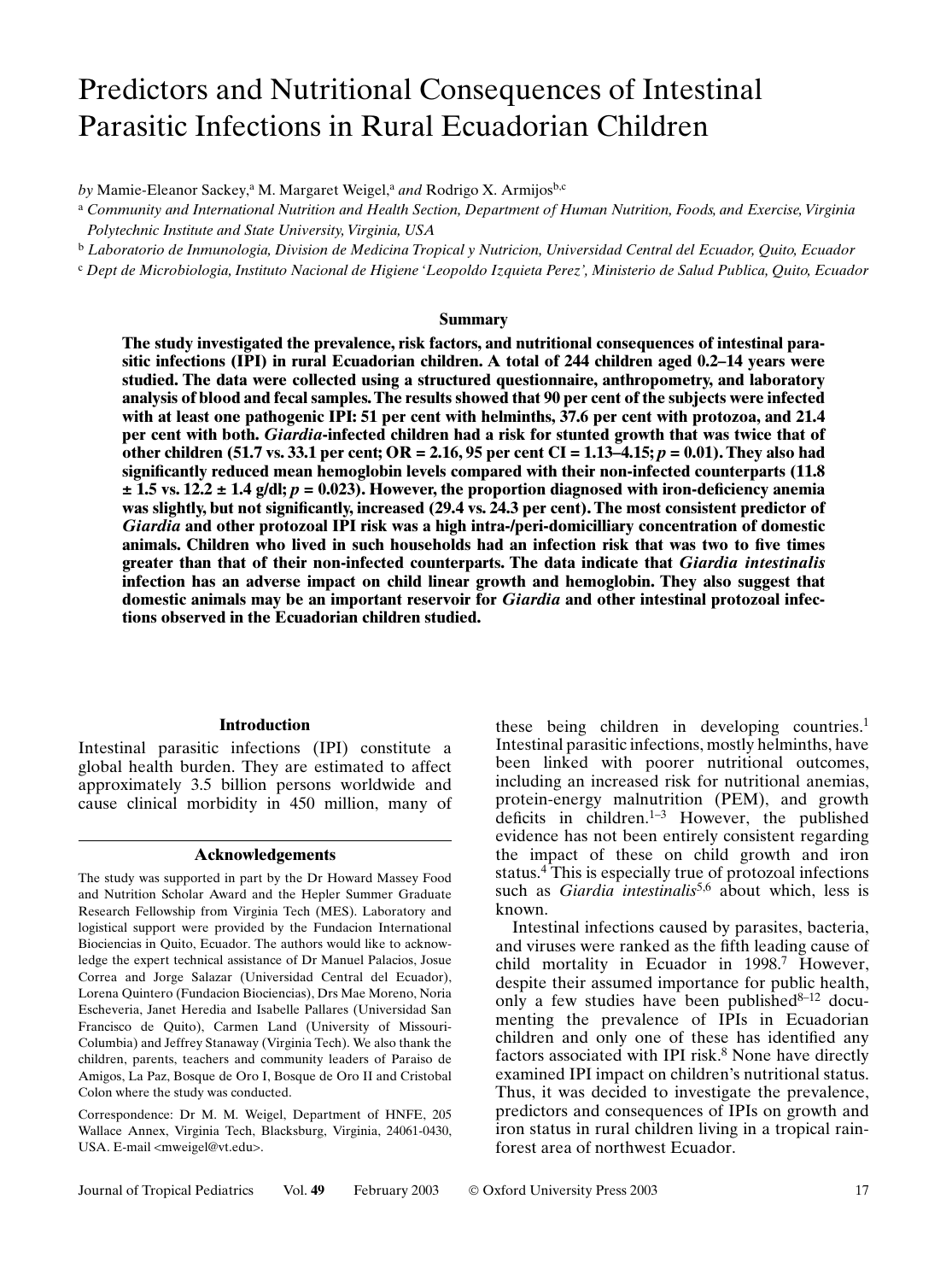# **Methods and Materials**

## *Study protocol*

The survey study was conducted during a 2.5 month period (June–August 2000) in five hamlets (Paraiso de Amigos, La Paz, Bosque de Oro I, Bosque de Oro II and Cristobal Colon) located within a rural tropical rainforest area in Pichincha Province, Ecuador. Institutional approval to conduct the study was given by the Virginia Tech Institutional Review Board and the local partner institution, Fundacion Internacional 'Biocencias'. Meetings were first held with local community leaders and the parents/guardians of prospective subjects to explain the study and request their participation. Children whose parents/guardians gave their informed written consent were enrolled in the study.

The study data were collected during house-tohouse visits except in instances where the parents/guardians requested another location, which was usually the local schoolhouse. Data were collected using a structured questionnaire, anthropometry, and laboratory analysis of blood and fecal samples. Additional qualitative data were obtained through the use of key informants and by direct observation. The parents/guardians of the subjects received oral and written notification of test results. Children diagnosed with IPIs and/or iron-deficiency anemia were given the appropriate anti-parasitic treatment or iron supplements. Those identified with PEM or other medical conditions were given written<br>referrals to local health services. The referrals to local health services. The parents/guardians of subject families received individual nutrition counseling performed by qualified nutritionists and when requested, had the fecal samples of other members analysed for IPIs. In addition, each participating child received vitamin supplements. These medications, supplements, and services were provided without cost to the families.

# *Data collection*

A structured questionnaire with open- and closedended questions collected information from the parents/guardians of subjects regarding sociodemographic, housing, water and sanitation characteristics. These included subject age, sex, and ethnicity, marital status, education and primary occupations of both parents, community residence site, family size and composition, house construction, water, sanitation, and garbage disposal, hygiene practices and the type and number of domestic animals living in and around the home.

Subject hemoglobin levels were determined using the HemoCue ß-Hemoglobin photometer HemoCue (Angelholm, Sweden). The instrument was calibrated daily with the control cuvette supplied by the manufacturer. The cut-off points used to identify iron-deficiency anemia were based on CDC recommended values for child age and sex.13

Weight was measured to the nearest 0.5 kg using a portable scale (Detecto, USA). Standing height in children aged ≥24 months was measured to the nearest 0.1 cm using a portable stadiometer. For children under 24 months, recumbent length was measured to the nearest 0.1 cm with an infant measuring board that had a fixed headboard and a movable footboard. Subject weight-for-age, weightfor-height, and height-for-age measurements were calculated using the EPINUT program of Epi-Info, version 6.14 This compared subject measurements to an international National Center for Health Statistics growth reference curves.15 The cut-off point used to identify malnourished children was less than –2 standard deviation units (SD) below the NCHS reference median. Children whose weight-forheight, height-for-age, and weight-for-age fell below –2 SDs were classified, respectively, with acute malnutrition (wasting), chronic malnutrition (growth stunting), or global malnutrition.

The subjects contributed three serial stool samples which were analysed for the presence of IPIs. The analyses were performed by certified laboratory technicians on the day of collection in the field laboratory of the Puerto Quito community clinic. After gross examination of fecal sample characteristics, a direct wet smear was prepared by emulsifying 2 mg of feces on a glass slide. A drop of Lugol's solution was applied to the first half of the split sample and isotonic solution to the second. The samples were covered with a coverslip and systematically observed at low  $(10 \times)$  and high magnifications  $(40 \times)$  with a light microscope in order to identify the presence of mature parasites, cysts or eggs. Children which had at least one stool sample in which an IPI was identified were classified as positive for that parasite.

# *Data analysis*

Descriptive data are reported as means with standard deviations, frequency counts and percentages. The bivariate analyses used contingency table analysis with  $\chi^2$  to investigate differences between proportions. Factors identified as significant (*p* < 0.05) were subsequently analysed using multiple logistic regression analysis which adjusted for potential confounders. The crude and adjusted odds ratio obtained from the bivariate and multiple logistic regression analyses are presented in Tables 2–4 with their respective 95 per cent confidence intervals. Students *t*-test and one-way analysis of variance were used to test mean differences. The preliminary analyses examined the impact of: (1) parasite presence vs. absence, (2) parasite burden (low, medium, high), and (3) polyparasitism on child iron status and growth. However, only the results of those which considered the former are presented since the others yielded no significant associations with nutritional status or did not result in increased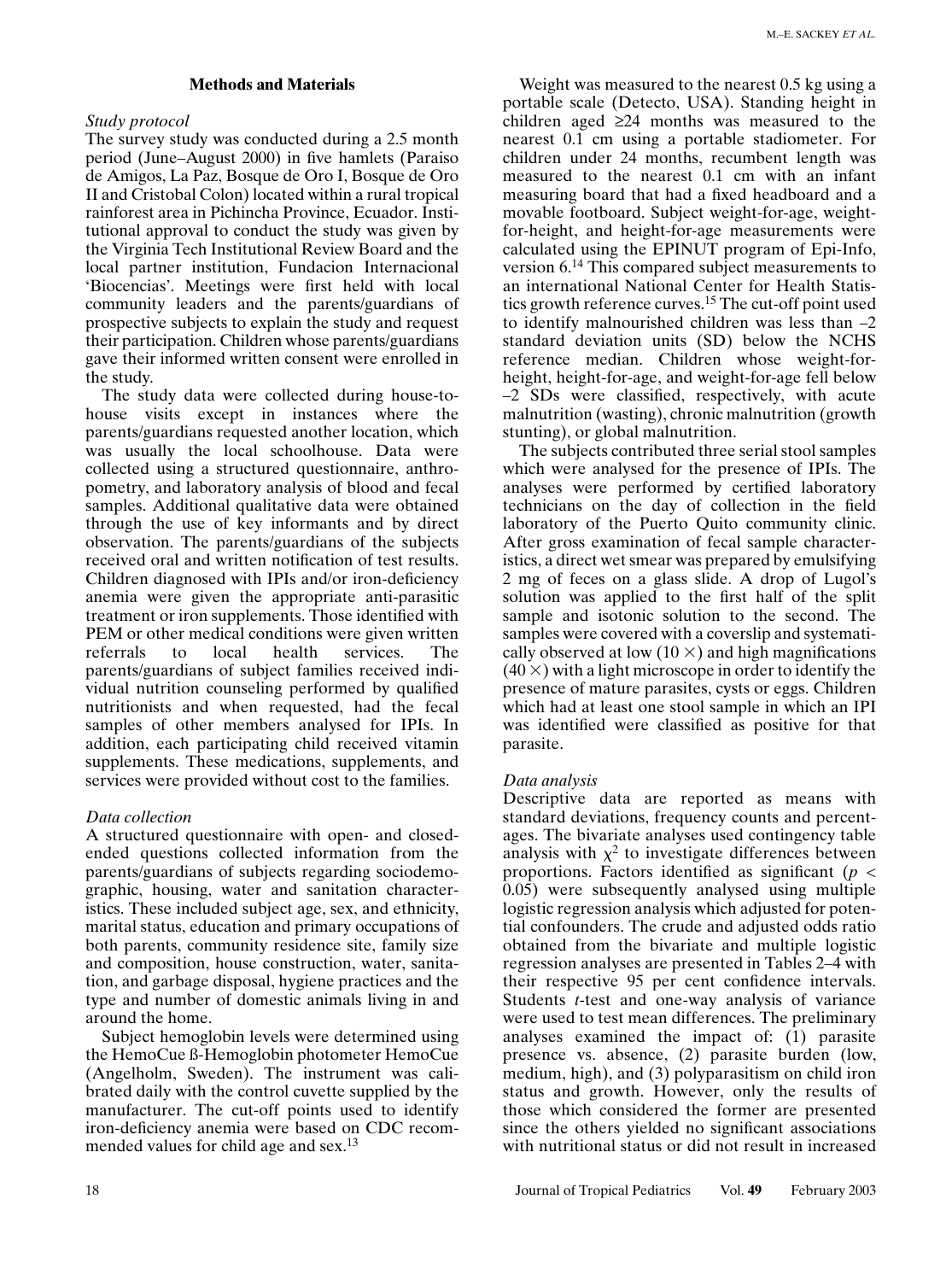explanatory power over that of IPI presence vs. absence.

#### **Results**

Ninety per cent of the child subjects were infected with at least one pathogenic IPI: 51 per cent with helminths, 37.6 per cent with protozoa, and 21.4 per cent with both. The most common pathogenic species identified were *Ascaris lumbricoides* (39.7 per cent), *Giardia intestinalis* (25.2 per cent), *Trichuris trichiura* (19.7 per cent), *Entamoeba histolytica/dispar* (18.5 per cent), and *Ancylostoma duodenale* (1.7 per cent). Table 1 shows the characteristics of the subjects and their households. Most household water was reported to come from the local river, open wells, springs, or other unprotected sources. Few parents/guardians reported that their households consistently boiled their drinking water for more than 5 min or treated it with chlorine. Fewer still said that they used treated water in preparing foods. Close to 95 per cent of subject households had chickens, pigs, dogs, cows, horses, and other domestic animals living inside or in close proximity to the family's living quarters. These averaged approximately 23 animals per household.

Table 2 indicates that children infected with *G. intestinalis* had significantly reduced mean serum hemoglobin levels compared with the others. Irondeficiency anemia was detected in 26.4 per cent of the total sample. However, the proportion of *Giardia*infected children with iron-deficiency anemia was slightly, but not significantly, increased over that of non-infected children (29 vs. 24 per cent). No significant associations were detected between infection with the other IPIs, serum hemoglobin, and the risk for anemia.

Nearly 40 per cent of the children in the sample had stunted growth, 21.5 per cent had global malnutrition and 4.1 per cent were wasted. Table 3 indicates that children with intestinal parasitic infections were twice as likely as non-infected children to suffer from growth stunting or chronic malnutrition. Likewise, those infected with *G. intestinalis* also had double the risk for stunted growth. However, no significant associations were identified between any of the intestinal parasitic infections identified in the study and the risk for either acute malnutrition or global malnutrition.

Table 4 shows the results of the bivariate analyses that investigated IPI risk. As indicated, residence (Paraiso de Amigos), close geographic proximity to neighbors, and high intra/peri-domilliciary domestic animal concentration (> 20 animals) were associated with a significantly increased risk for infection with *G. intestinalis.* Subjects whose parents were legally married were at reduced risk. No significant associations were identified between *Giardia* infection and child gender, age, other parental characteristics,

TABLE 1 *Subject and household characteristics*

| Characteristics                                            |                 | $X \pm SD$ No. (%) |
|------------------------------------------------------------|-----------------|--------------------|
| Child age (months)                                         | $63.4 \pm 40.3$ |                    |
| Child ethnicity (% mestizo)                                |                 | 181 (88.3)         |
| Child sex (% female)                                       |                 | 132 (54.1)         |
| Maternal occupation: (% housewife)                         |                 | 168 (83.6)         |
| Paternal occupation: (% agriculturalist)                   |                 | 163 (79.5)         |
| Maternal education (years completed)                       | $4.3 \pm 2.6$   |                    |
| Paternal education (years completed)                       | $4.3 \pm 2.6$   |                    |
| Maternal marital status (% legally married)                |                 | 59 (30.1)          |
| Household size                                             | $6.5 \pm 2.1$   |                    |
| Household composition                                      |                 |                    |
| Parents                                                    | $1.9 \pm 0.4$   |                    |
| Other adults                                               | $2.6 \pm 1.0$   |                    |
| Children $<$ 13 years                                      | $3.1 \pm 1.5$   |                    |
| Adolescents 13-18 years                                    | $0.8 \pm 1.0$   |                    |
| Home ownership (%)                                         |                 | 114 (56.7)         |
| Home electricity (%)                                       |                 | 68 (33.8)          |
|                                                            |                 |                    |
| Home construction (% wood/cane)                            |                 | 125 (62.5)         |
| Household water source(s)                                  |                 |                    |
| River only                                                 |                 | 69 (34.8)          |
| Open well only                                             |                 | 46 (23.2)          |
| Spring only                                                |                 | 41 (20.7)          |
| Municipal piped-in only                                    |                 | 17(8.6)            |
| Municipal and other sources                                |                 | 12(6.1)            |
| Well and other non-municipal sources                       |                 | 8(4.0)             |
| River and other non-municipal sources                      |                 | 5(2.5)             |
| Household sanitary facilities                              |                 |                    |
| Inside toilet                                              |                 | 13(6.4)            |
| Outside toilet or latrine                                  |                 | 134 (66.1)         |
| Open ground                                                |                 | 50 (24.6)          |
| Household wastewater elimination                           |                 |                    |
| Open ground                                                |                 | 115(58.1)          |
| Septic tank                                                |                 | 47 (23.7)          |
| River or ravine                                            |                 | 28 (14.1)          |
| Other                                                      |                 | 8(4.0)             |
| Household garbage disposal                                 |                 |                    |
| Burn                                                       |                 | 55 (27.4)          |
| Open ground                                                |                 | 57 (28.4)          |
| River or ravine                                            |                 | 15 (7.5)           |
| Bury                                                       |                 | 32 (15.9)          |
| Municipal pick-up                                          |                 | 19(9.5)            |
| Mixed                                                      |                 | 23 (11.4)          |
| Home distance to garbage disposal site (m) $40.2 \pm 16.3$ |                 |                    |
| Drinking water treatment                                   |                 |                    |
| Boil                                                       |                 | 133 (66.2)         |
| Chlorinate                                                 |                 | 18(9.0)            |
| Boil and chlorinate                                        |                 | 6(3.0)             |
| Mixed (treatment and non-treatment)                        |                 | 5(2.5)             |
| No treatment                                               |                 | 39 (19.4)          |
| Food preparation water treatment                           |                 |                    |
| Boil                                                       |                 | 56 (29.0)          |
| No treatment                                               |                 | 137 (71.0)         |
| Households with domestic animals living                    |                 | 190 (94.5)         |
| inside or in close proximity to home (%)                   |                 |                    |
| No. domestic animals living inside or in                   | $22.7 \pm 22.3$ |                    |
| close proximity to home                                    |                 |                    |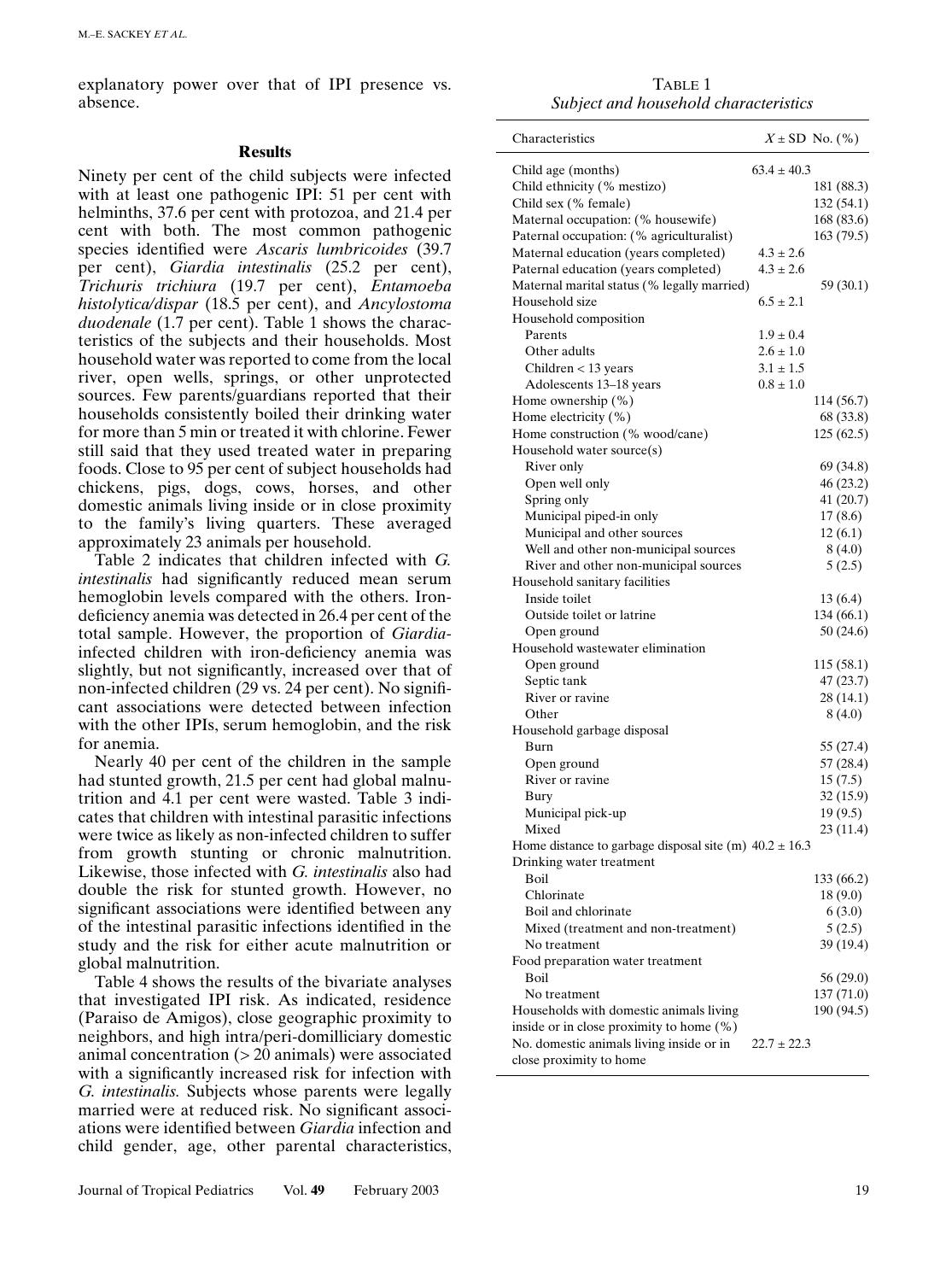| Intestinal parasite species         | Serum hemoglobin $(g/dl)$ |         | Iron-deficiency anemia <sup>a</sup> |                  |  |
|-------------------------------------|---------------------------|---------|-------------------------------------|------------------|--|
|                                     | $X \pm SD$                | F-ratio | No. (%)                             | OR (95% CI)      |  |
| G. <i>intestinalis</i> present (51) | $11.8 + 1.5*$             | 5.2     | 15(29.4)                            | $1.30(0.6-2.8)$  |  |
| G. intestinalis absent (144)        | $12.2 + 1.4$              |         | 35(24.3)                            | 1.00             |  |
| E. histolytica/dispar present (42)  | $12.4 + 1.5$              | <1.0    | 11(26.2)                            | $1.00(0.47-2.2)$ |  |
| E. histolytica/dispar absent (152)  | $12.0 + 1.3$              |         | 39(25.7)                            |                  |  |
| A. lumbricoides present (84)        | $12.3 + 1.3$              | 1.7     | 16(19.0)                            | $0.53(0.27-1.1)$ |  |
| A. lumbricoides absent (111)        | $12.0 + 1.5$              |         | 34(30.6)                            | 1.00             |  |
| <i>T. trichiura</i> present (43)    | $12.3 + 1.1$              | <1.0    | 10(23.3)                            | $0.85(0.38-1.9)$ |  |
| T. trichiura absent (152)           | $12.1 + 1.5$              |         | 40(26.3)                            | 1.00             |  |
| A. duodenale present (4)            | $11.8 + 0.6$              | <1.0    | 1(25.0)                             | $0.95(1.0-9.3)$  |  |
| A. duodenale absent (192)           | $12.1 + 1.5$              |         | 50(26.0)                            | 1.00             |  |

TABLE 2 *Association between intestinal parasitic infection and child iron status*

 $^{\rm a}$  Cut-off points based on CDC<sup>13</sup> criteria according to age and sex.

 $* p = 0.023$ .

| 1 issociadon ocinéen intestina parastite infection ana entita $\zeta$ i on in status |                       |                           |                  |                          |                     |                     |
|--------------------------------------------------------------------------------------|-----------------------|---------------------------|------------------|--------------------------|---------------------|---------------------|
| Intestinal parasite<br>species                                                       |                       | Growth stunting           |                  | Wasting                  |                     | Global malnutrition |
|                                                                                      | No. (%)               | OR (95% CI)               | No. (%)          | OR (95% CI)              | No. (%)             | OR (95% CI)         |
| Any parasitic infection                                                              | 66(43.1)              | $2.10(1.10-3.99)*$        | 7(5.0)           | $1.80(0.37-0.92)$        | 37(24.0)            | $1.69(0.82 - 3.46)$ |
| No parasitic infection                                                               | 20(27.0)              | 1.00                      | 2(2.9)           | 1.00                     | 12(15.8)            | 1.00                |
| G. intestinalis present                                                              | 30(51.7)              | $2.16(1.13 - 4.15)$ **    | 1(2.0)           | $0.38(0.50-3.1)$         | 15(25.9)            | $1.42(0.71 - 2.84)$ |
| G. intestinalis absent                                                               | 56 (33.1)             | 1.00                      | 8(5.1)           | 1.00                     | 34 (19.8)           | 1.00                |
| E. histolytica/dispar present<br>E. histolytica/dispar absent                        | 17(41.5)<br>68 (36.8) | $1.22(0.61-2.43)$<br>1.00 | 0(0.0)<br>9(5.1) | $\overline{\phantom{m}}$ | 9(21.4)<br>40(21.4) | $1.00(0.44 - 2.27)$ |
| A. lumbricoides present                                                              | 39 (42.9)             | $1.38(0.80 - 2.38)$       | 3(3.7)           | $0.80(0.2 - 3.15)$       | 24(26.1)            | $1.60(0.85 - 3.01)$ |
| A. lumbricoides absent                                                               | 47 (34.6)             | 1.00                      | 6(4.7)           | 1.00                     | 25(18.1)            | 1.00                |
| T. trichiura present                                                                 | 19(41.3)              | $1.20(0.62 - 2.32)$       | 1(2.4)           | $0.49(0.06-4.0)$         | 11(23.9)            | $1.20(0.56-2.60)$   |
| T. trichiura absent                                                                  | 67(37.0)              | 1.00                      | 8(4.8)           | 1.00                     | 38 (20.6)           | 1.00                |
| A. duodenale present                                                                 | 1(25.0)               | $0.55(0.60 - 5.30)$       | 0(0.0)           | $\qquad \qquad -$        | 1(25.0)             | $1.24(0.13-1.22)$   |
| A. duodenale absent                                                                  | 85 (37.9)             | 1.00                      | 9(4.4)           |                          | 48(21.1)            | 1.00                |

TABLE 3 *Association between intestinal parasitic infection and child growth status*

 $* p = 0.023$ ; \*\*  $p = 0.01$ 

water, sanitation and other household indicators. The multiple logistic regression analysis (Table 4) investigated which factors made significant independent contributions to *Giardia* risk. The previously identified factors of residence and domestic animal concentration retained their associations with increased risk, and parental marital status with decreased risk. However, the contribution of close home proximity to neighbors was no longer apparent and was dropped from the model.

As Table 4 also indicates, residence (Paraiso de Amigos), high domestic animal concentration, drinking water source (river), and paternal occupation (agriculturalist) were associated with an increased risk for *Amoeba histolytica/dispar* infection in the bivariate analyses, while young age  $\approx 84$ months) and adequate household garbage disposal were associated with a reduced risk. No significant associations were identified between the other factors measured and infection risk. As Table 4 indicates, the previously identified associations of high animal density, and adequate garbage disposal with infection risk remained significant in the multiple logistic regression analysis. However, the factors of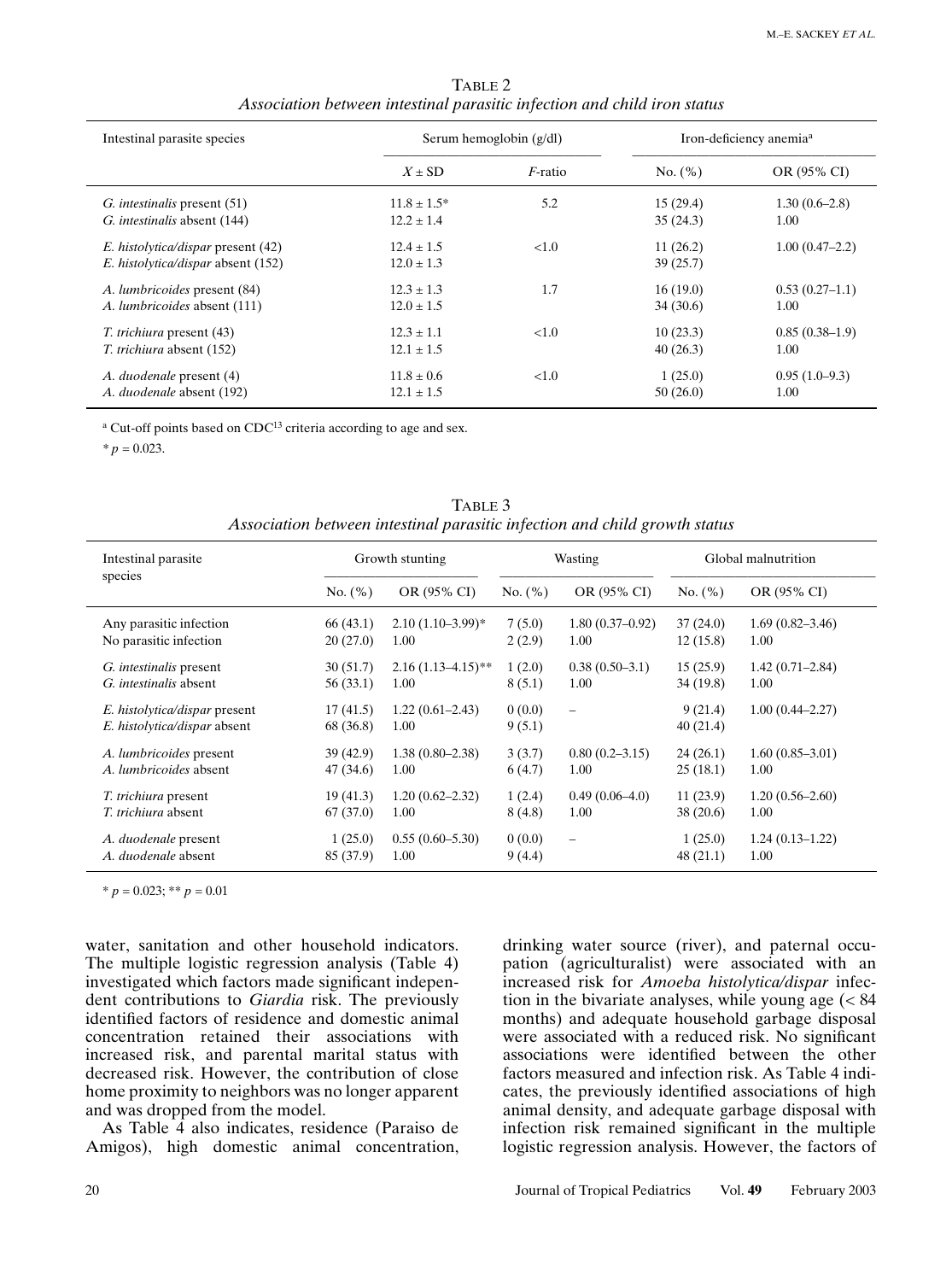|                                               | No. (%)   | OR (95% CI)         | Adjusted OR (95% C.I.)<br>$\overline{p}$<br>$\boldsymbol{p}$ |                     |           |
|-----------------------------------------------|-----------|---------------------|--------------------------------------------------------------|---------------------|-----------|
| 1. Giardia intestinalis infection             |           |                     |                                                              |                     |           |
| Residence                                     |           |                     |                                                              |                     |           |
| Paraiso de Amigos                             | 13 (44.8) | 2.81 (2.17–6.72)    | 0.02                                                         | $3.53(1.23 - 10.1)$ | 0.018     |
| Other                                         | 46 (22.4) | 1.00                |                                                              | 1.00                |           |
| Maternal marital status                       |           |                     |                                                              |                     |           |
| Legally married                               | 6(10.9)   | $0.25(0.10-0.61)$   | 0.003                                                        | $0.28(0.11-0.74)$   | 0.010     |
| Other                                         | 44 (33.3) | 1.00                |                                                              | 1.00                |           |
| No. of domestic animals living                |           |                     |                                                              |                     |           |
| in/around home                                |           |                     |                                                              |                     |           |
| >20                                           | 26(36.1)  | 2.33 (1.20–4.57)    | 0.019                                                        | $3.78(1.68 - 8.49)$ | 0.001     |
| $\leq 20$                                     | 22(19.5)  | 1.00                |                                                              | 1.00                |           |
| House proximity to nearest neighbor           |           |                     |                                                              |                     |           |
| $\leq 100$ m                                  | 39 (33.6) | 2.36 (1.14–4.92)    | 0.03                                                         | $1.26(0.54 - 2.91)$ | NS        |
| $>100 \text{ m}$                              | 12(17.6)  | 1.00                |                                                              | 1.00                |           |
| 2. Amoeba histolytica/dispar infection        |           |                     |                                                              |                     |           |
| Residence                                     |           |                     |                                                              |                     |           |
| Paraiso de Amigos                             | 24(40.7)  | $5.59(2.61-12.0)$   | 0.0001                                                       | $1.68(0.20-15.13)$  | <b>NS</b> |
| Other                                         | 19(10.9)  | 1.00                |                                                              | 1.00                |           |
| Subject age                                   |           |                     |                                                              |                     |           |
| $\leq 84$ months                              | 24(13.5)  | $0.08(0.04 - 0.18)$ | 0.0001                                                       | $0.49(0.22-1.1)$    | NS        |
| $> 84$ months                                 | 19(35.2)  |                     |                                                              | 1.00                |           |
| Paternal occupation                           |           |                     |                                                              |                     |           |
| Agriculturalist                               | 37(23.9)  | $4.10(1.02 - 8.00)$ | 0.047                                                        | $2.78(0.60-12.1)$   | NS        |
| Other                                         | 2(7.1)    | 1.00                |                                                              | 1.00                |           |
| No. of domestic animals living in/around home |           |                     |                                                              |                     |           |
| >20                                           | 23(31.9)  | 2.30 (1.14–4.62)    | 0.019                                                        | $2.29(1.1-4.98)$    | 0.035     |
| ${}_{20}$                                     | 19(17.0)  | 1.00                |                                                              | 1.00                |           |
| Source of household water                     |           |                     |                                                              |                     |           |
| River water only                              | 20(31.3)  | 2.23 (1.04-4.80)    | 0.039                                                        | $1.73(0.79 - 3.78)$ | <b>NS</b> |
| Other                                         | 21(16.9)  | 1.00                |                                                              | 1.00                |           |
| Household garbage                             |           |                     |                                                              |                     |           |
| Adequate disposal <sup>a</sup>                | 15(14.9)  | $0.41(0.19 - 0.87)$ | 0.019                                                        | $0.36(0.17-0.80)$   | 0.012     |
| Inadequate disposal                           | 27(30.0)  | 1.00                |                                                              | 1.00                |           |
| 3. Trichuris trichuria infection              |           |                     |                                                              |                     |           |
| Residence                                     |           |                     |                                                              |                     |           |
| La Paz                                        | 18(30.5)  | 2.31 (1.16–4.58)    | 0.025                                                        | $1.84(0.87-3.87)$   | <b>NS</b> |
| Other                                         | 28(16.0)  | 1.00                |                                                              | 1.00                |           |
| Subject age                                   |           |                     |                                                              |                     |           |
| $\leq 60$ months                              | 13(10.9)  | $0.31(0.15-0.67)$   | 0.0016                                                       | $0.36(0.16 - 0.81)$ | 0.013     |
| $>60$ months                                  | 32(28.1)  | 1.00                |                                                              | 1.00                |           |
| Maternal education                            |           |                     |                                                              |                     |           |
| $\leq$ 3 years                                | 26(32.5)  | 2.62 (1.29–5.32)    | 0.011                                                        | $1.96(0.93 - 4.13)$ | <b>NS</b> |
| $>$ 3 years                                   | 16(15.5)  | 1.00                |                                                              | 1.00                |           |

 $T$ ABIE  $4$ *Factors associated with the risk for intestinal parasitic infections*

<sup>a</sup> Garbage disposed of by burning, burying and pickup.

household water source, paternal occupation, age and residence were no longer evident.

Table 4 reveals that residence in La Paz and a low maternal education ( $\leq$  3 years) were associated with an increased risk for *T. trichuria* infection. Younger subject age ( $\leq 60$  months) was associated with a decreased risk. No significant associations were observed between *Trichuris* infection and the other indicators investigated. The multiple logistic regression analysis results revealed that although subject age retained its respective identified contributions to

trichuriasis risk, that of residence and education were no longer evident.

The mothers of the children identified with ascariasis were slightly, but significantly, less well educated compared with those without the infection, i.e.,  $3.8 \pm$ 2.7 years vs.  $4.7 \pm 2.8$  years;  $p = 0.022$ ). However, no significant associations were identified between *Ascaris* infection and the sociodemographic and other indicators measured in the study. None of the indicators measured in the study predicted the risk for hookworm infection. This may be the result of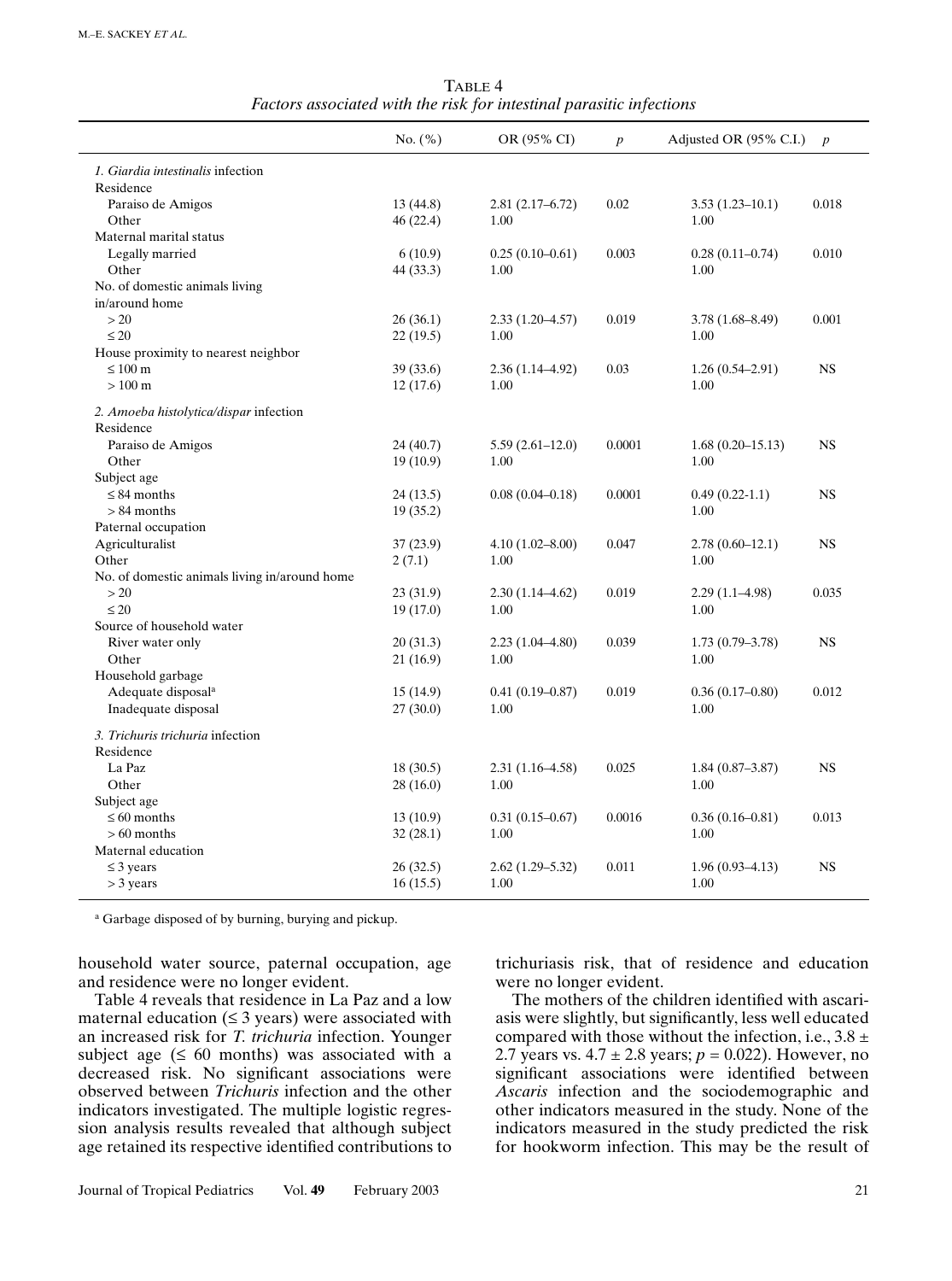insufficient statistical contrast related to the low hookworm infection frequency.

#### **Discussion**

The study investigated the prevalence, predictors and nutritional consequences of intestinal parasitic infections in rural Ecuadorian children. The pattern of a high prevalence and predominance of helminth infection concurs with that noted for other tropical child groups living in the Ecuadorian Amazon<sup>8,11</sup> but differs from that reported for children living in subtropical<sup>12</sup> and highland areas<sup>10</sup> of the same province.

The observed relationship between *Giardia* infection and hemoglobin is consistent with authors who linked the parasite with significantly reduced iron status in children living in Venezuela,<sup>16</sup> the Gaza<sup>17</sup> and Egypt $18$  but differs from de Morais and associates6 who reported that Brazilian children with asymptomatic infection showed no evidence of reduced hemoglobin levels compared to noninfected controls and did not benefit from oral iron therapy. On the other hand, Jimenez and associates<sup>16</sup> showed that *Giardia*-infected children who were given a single dose of secnidazole had significantly increased mean hemoglobin values by 15 days posttreatment.

Most of the risk for growth stunting found in children with IPI infection appeared to be attributable to the robust contribution of *G. intestinalis* infection rather than other species. Previously published studies have been inconsistent with respect to the association of giardiasis and growth stunting. For example, several authors have reported significant reductions in the linear growth of *Giardia*infected children<sup>5,19</sup> and experimental mammals.<sup>20</sup> Others have demonstrated increased height and weight in children treated for giardiasis.<sup>21</sup> Furthermore, Fraser and colleagues<sup>5</sup> have reported finding that growth stunting followed rather than preceded *Giardia* infection in their prospective study of Bedouin infants. It has been suggested that *Giardiasis* may cause nutrient malabsorption and other adverse changes.2,22,23 The resulting deficits in growth may be exacerbated where PEM is already present.<sup>24</sup>

In contrast to these findings, other authors have reported the lack of a significant association between giardiasis and growth stunting in young infants<sup>25</sup> or older children.26 While differences in study design and methodology may be responsible for some of these between-study discrepancies, population differences in infection intensity and burden, nutritional status, breastfeeding, patterns of growth, and other attributes appear responsible for others. Evidence in support of the importance of population differences has been noted by Fraser and colleagues<sup>5</sup> who reported that the impact of giardiasis on child growth was different for two populations who lived in the same geographical area of Israel but who had distinct lifestyle and environmental characteristics.

The most consistent predictor of protozoal IPI risk was a high intro-/peri-domicilliary concentration of domestic animals. Children who lived in such households had a risk for *Giardia, E. histolytica/diapar*, and *Blastocysis hominis* infection that was two to five times higher than that of those living in homes where fewer animals were present. Pigs, dogs, cats, chickens, cattle and horses have been identified as possible reservoirs for *Giardia* and other common protozoal IPIs. $27-33$  In the Ecuadorian group studied, this may occur through contamination of the children's drinking water, their home environment, objects they play with, and via blowing dust which contains parasite cysts and mature forms.

Several caveats should be considered when evaluating the study results. First, self-reported data obtained by interview may be subject to significant under- or over-reporting of specific characteristics depending on whether the respondents believe these to be socially desirable. However, the use of direct observation during the home visits allowed for the verification of many of the reported household attributes. This information was also cross-checked with school teachers and other family members when possible. It is also possible that the detection methods used may not have been sensitive enough to detect all cases of *G. intestinalis* and other IPIs. Several newer techniques are reported to have higher sensitivity compared with the conventional methods used in the present study.34 However, we attempted to offset this limitation by analysing three serial fecal samples per subject, an approach which is reported to increase the yield of protozoa, for example, by an additional 23 per cent for *A. histolytica* and 11.3 per cent for *G. intestinalis.*<sup>34</sup> Although one study has reported that growth faltering occurred subsequent to *Giardia* infection,<sup>5</sup> the crosssectional design of the present investigation did not allow for the definitive determination of whether infection itself augmented the risks for stunted growth and decreased hemoglobin or whether malnutrition increased infection susceptibility. Prospective cohort studies are needed to clarify this question and the mechanisms responsible. In addition, future studies should investigate the role of domestic animals in infection transmission since this risk factor is potentially modifiable.

#### **References**

- 1. World Health Organization. Intestinal Parasites. Available from: http:/www.who.int/ctd/intpara/burdens.htm (accessed August 2001).
- 2. Stephenson LS, Latham MC, Ottesen EA. Malnutrition and parasitic helminth infections. Parasitology 2000; 121: S23–38.
- 3. Stephenson LS, Latham MC, Ottesen EA. Global malnutrition. Parasitology 2000; 121: S5–22.